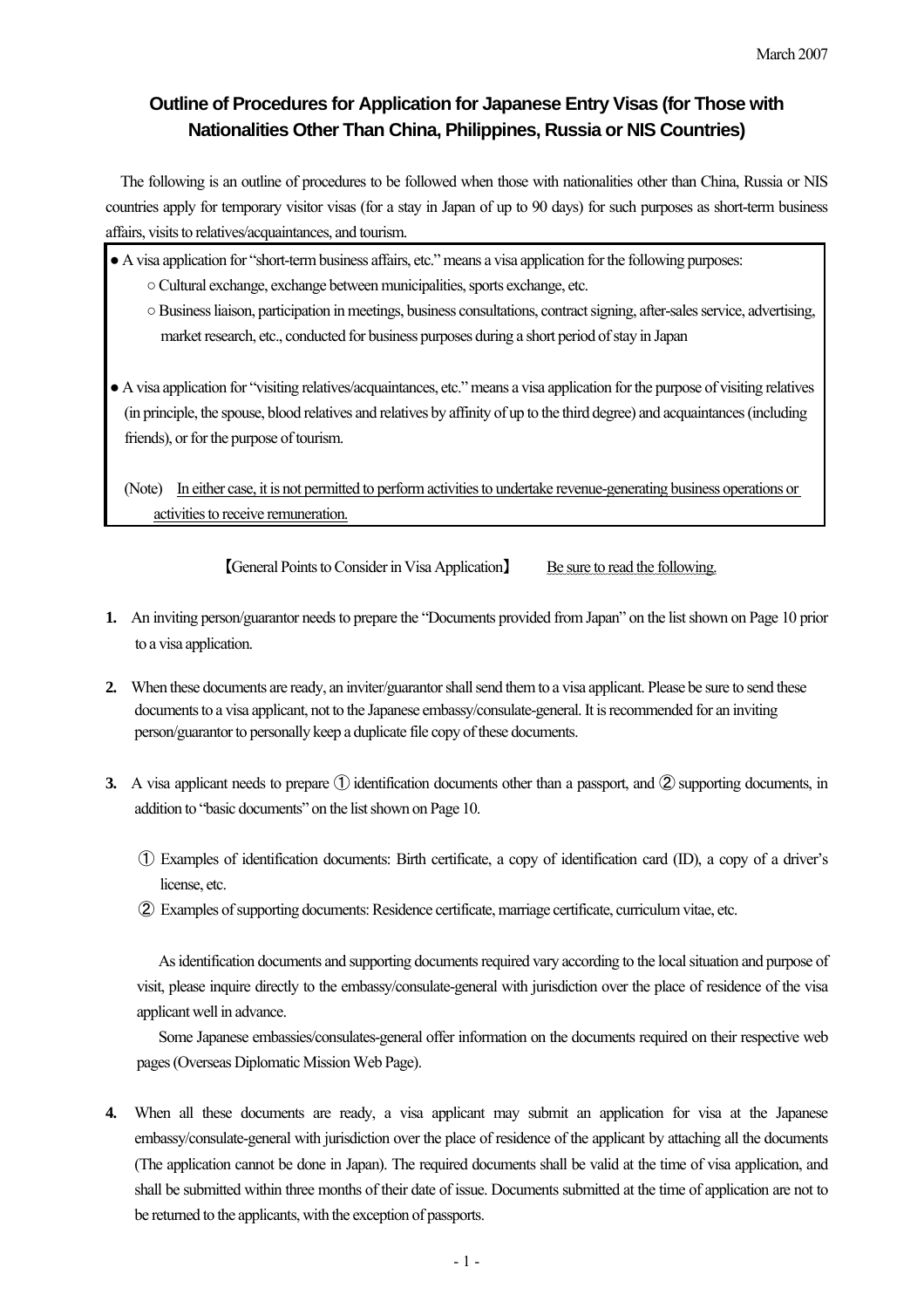- **5.** The Japanese embassy/consulate-general will examine the application approximately within a week after the submission of the application, though it may vary depending on the contents of the application. The applicant may be requested to submit additional documents which are deemed necessary for the examination. Furthermore, the documents may be forwarded to the Ministry of Foreign Affairs in Tokyo for an examination.
- **6.** The validity of a visa is three months. The period of validity cannot be extended.
- **7.** The results of the examination are notified to the visa applicant by the overseas diplomatic mission.
- **8.** Points to note when documents are prepared in Japan:
- (1) Letter of Reason for Invitation (Note) The form of the "Letter of Reason for Invitation (A4 size)" is shown on Page 4. (a) The letter should be addressed to the ambassador or the consul-general.
	- (b) Please state the purposes of entry in detail to explain activities planned in Japan. (Describe the specific activities, instead of vague references such as "tourism," "visiting acquaintances" or "visiting relatives." )
	- (c) In the column for an inviting person, be sure to specify the address, full name and phone number, and also be sure to set his or her seal behind the full name (A foreign national who does not have a seal may sign).
		- \* In the case of a corporation or an organization, set the seal of an individual representative who is registered as the person with the right of representation in the register of the organization.
	- (d) Please write the full name of an applicant using the Roman alphabet. When there are two or more applicants, write in "xx additional applicants, as shown in an attached list of names" following the full name of the representative applicant, and attach a list that enumerates the nationalities, full names, occupations and dates of birth of all the applicants.

(2) Schedule of Stay (Note) The form of "Schedule of Stay (A4 size)" is shown on Page 6.

- (a) Please be sure to enter the date of arrival and departure. When flights and airports/ports to be used for arrival and departure are fixed, be sure to enter them.
- (b) Write in the place of stay in detail (in the case of a hotel, its name, address and the phone number).
- (c) The schedule of stay needs to be written for each day. When similar activities continue on consecutive days, it may be written as "(date) - (date)."

(3) Letter of Guarantee (Note) The form of the "Letter of Guarantee (A4 size)" is shown on Page 8.

- (a) Be sure to complete all items in the Letter of Guarantee, as the omission of even a single item renders the Letter of Guarantee incomplete (the same goes for an omission of a seal).
- (b) Complete the form in the same manner as the Letter of Reason for Invitation.
- (4) A Certified Copy of the Family Register

Submit an original copy of the family register issued by the head of administration of the registered domicile, issued within the last three months.

(5) Certificate of Income

 Submit an original copy of the Certificate of Income issued by the head of administration of the place of residence that describes the gross income for the previous year (if not available, for the year before last).

(6) Certificate of Tax Payment

Submit an original copy of the Certificate of Tax Payment issued by the director of the taxation office with jurisdiction over the place of residence that describes the gross income for the previous year (if not available, for the year before last) (Form 2).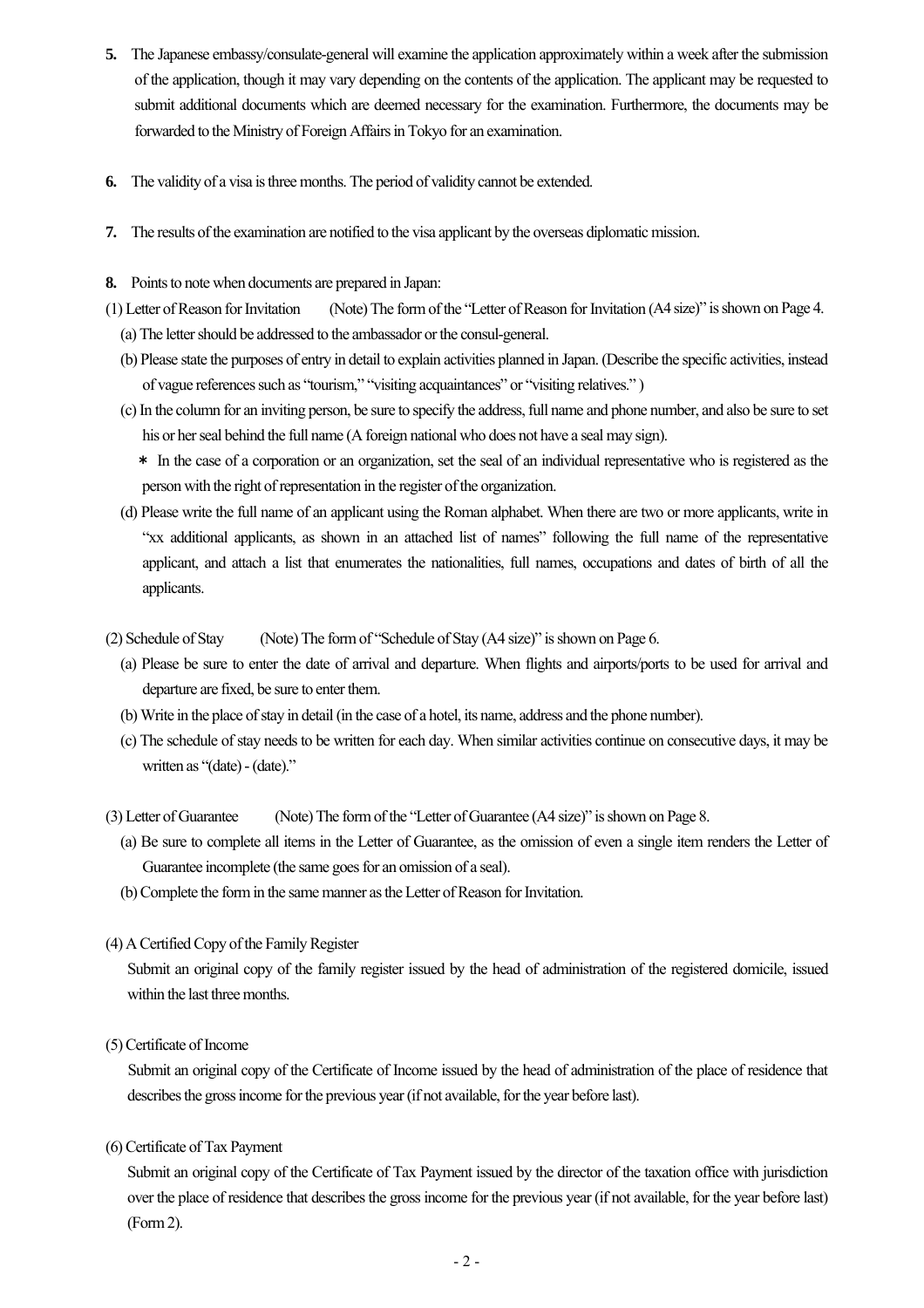- (7) Documents on an Inviting Organization in the Case of the Purpose of "Short-Term Business Affairs, etc."
	- (a) An inviting organization, in principle, should be a corporate body, an organization, the state or a local government. However, for example, if a university is extending an invitation for the purpose of exchanges under the name of a professor, the university is recognized as an inviting organization.
	- (b) In the case of an organization registered as an incorporated entity, submit a certified copy of the incorporation register issued within the last three months (not necessary for the state or a local government). In the case of a company listed on a stock exchange in Japan, it may alternatively submit a copy of the latest edition of a quarterly corporate report.
	- (c) In the case of an organization not registered yet as an incorporated entity, prepare "An Overview of the Company/Organization" and submit in lieu of an original of the register. The form of "An Overview of the Company/Organization (A4 size)" is shown on Page 9.
	- (d) In the case of an invitation by a university professor or an individual, submit the "Certificate of Employment" instead.
- 9. Contact for inquiries about visa application procedures and examinations:

【Japanese embassies/consulates-general】

Access the following overseas diplomatic mission web page:

【 http://www.mofa.go.jp/mofaj/link/zaigai/index.html 】

### 【In Japan】

The Ministry of Foreign Affairs Visa Information Service: 03-5501-8431

- \*This telephone service uses the automated answering system. When you are connected, follow the recorded voice guidance to operate your phone. The guidance is only available in Japanese.
- \*Enquiries about the status of the examination of a visa application are accepted between 10 a.m. and 12 p.m. and between 2 p.m. and 4 p.m. on weekdays.
- \*The name of the overseas diplomatic mission where a visa application was made and the "document number" with which the application documents were forwarded to the Ministry of Foreign Affairs are necessary to make an enquiry about the status of the application examination. Please check them with the visa applicant before making an enquiry.
- \*Office hours of the Visa Information Center are between 9:00 a.m. and 12:15 p.m. and between 1:15 p.m. and 5:00 p.m.
- \*Enquiries about the reasons for refusal of visa issuance cannot be accepted.

#### 《Work and Long-term Stays》

When an application for visa is made for the purpose of employment, residency, etc. in Japan, it is necessary for a proxy in Japan to obtain the "Certificate of Eligibility" and for the visa applicant to file a visa application to the Japanese embassy/consulate-general by submitting the original copy of the Certificate of Eligibility.

 In order to obtain the Certificate of Eligibility, a proxy in Japan should make an application with the nearest Regional Immigration Bureau of the Ministry of Justice to the proxy's place of residence in Japan (an application for Certificate of Eligibility cannot be made at the Ministry of Foreign Affairs).

When the Certificate of Eligibility cannot be obtained for some reason, a visa application can be made directly at the Japanese embassy/consulate-general. Please be advised that in such a case, it may take considerable time before the outcome of the examination of a visa application is known.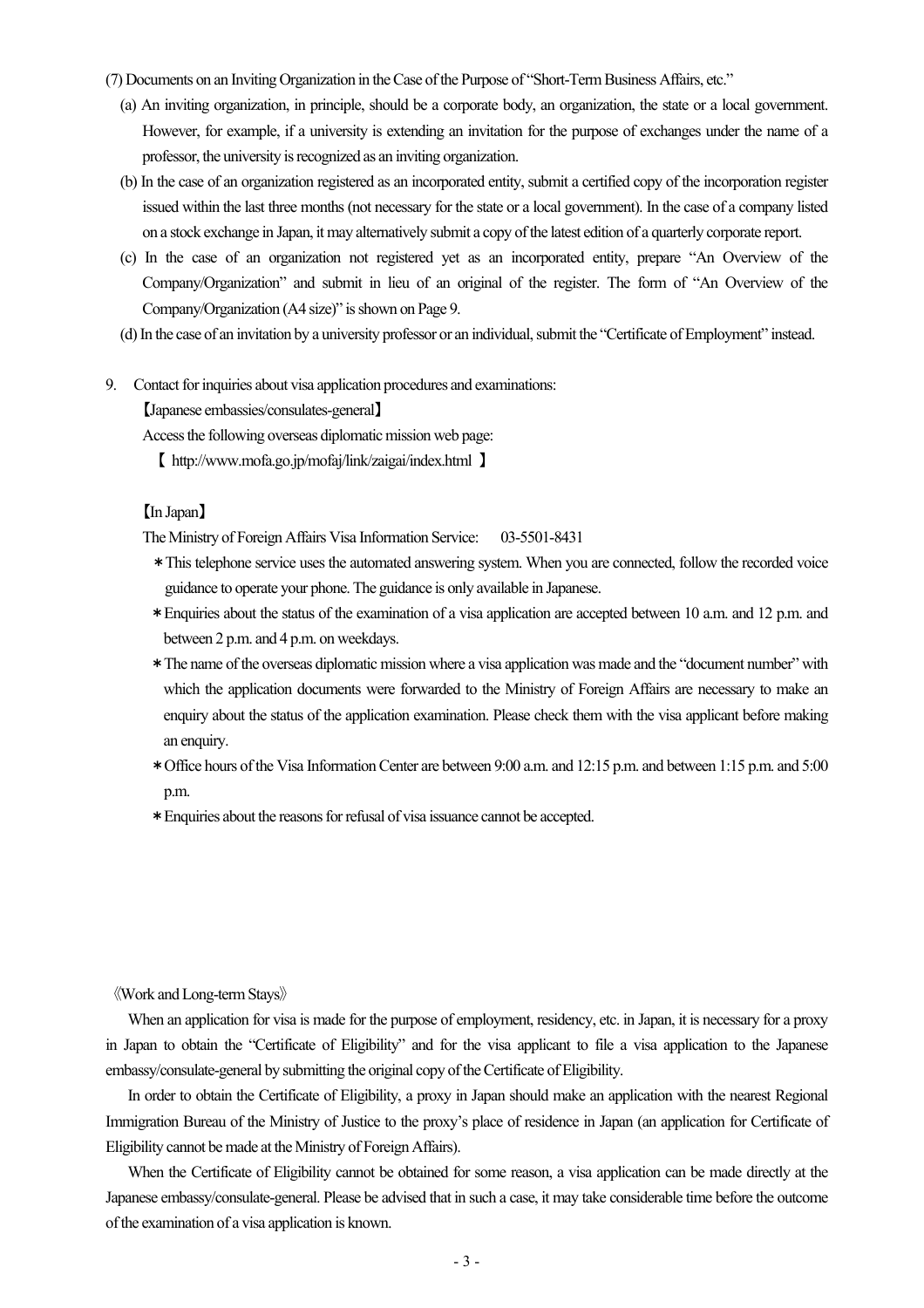|                                                                                                                                                                                              |          |               |               | Letter of Reason for Invitation<br>(Year) | (Month)<br>(Day)      |
|----------------------------------------------------------------------------------------------------------------------------------------------------------------------------------------------|----------|---------------|---------------|-------------------------------------------|-----------------------|
| To:<br>(Ambassador/Consul-General) of Japan in                                                                                                                                               |          |               |               |                                           |                       |
| <b>Inviting Person</b><br>(When the inviting person and the guarantor are the same, you may skip this section by entering "omitted".)                                                        |          |               |               |                                           |                       |
| Address : $\overline{\tau}$                                                                                                                                                                  |          |               |               |                                           |                       |
| Full name<br>(When a company/organization is extending an invitation, enter the name of the company/organization as well as<br>your title.)                                                  |          |               |               |                                           |                       |
| ÷                                                                                                                                                                                            |          |               |               | (Seal)                                    |                       |
| Telephone number :                                                                                                                                                                           | $\left($ | $\mathcal{C}$ |               | (Extension                                |                       |
| Contact person's division and full name:<br>Contact person's telephone number : (                                                                                                            |          | $\mathcal{C}$ |               | (Extension                                | )                     |
| <b>Visa Applicant</b><br>(When there are two or more applicants, enter the representative's status below, and then prepare and attach a list of all<br>applicants.)                          |          |               |               |                                           |                       |
| Nationality:                                                                                                                                                                                 |          |               |               |                                           |                       |
| Occupation :<br>Full name:                                                                                                                                                                   |          |               |               | (Male • Female)                           | additional applicants |
| Date of birth : $\frac{1}{\sqrt{1-\frac{1}{2}}}\left\vert \frac{1}{\sqrt{1-\frac{1}{2}}}\right\vert$<br>(Year) / (Month) / (Day)                                                             |          | (Age)         | $\mathcal{E}$ |                                           |                       |
| The purpose of inviting the above person(s) is as follows:<br>(1) Purpose of the invitation (If the space below is not enough, use a separate sheet of paper to give a full<br>explanation.) |          |               |               |                                           |                       |
| (2) Background to the invitation (Explain the background to this invitation in detail. If the space below is not enough, use a<br>separate sheet of paper to give a full explanation)        |          |               |               |                                           |                       |
| (3) Relationship with the visa applicant(s)                                                                                                                                                  |          |               |               |                                           |                       |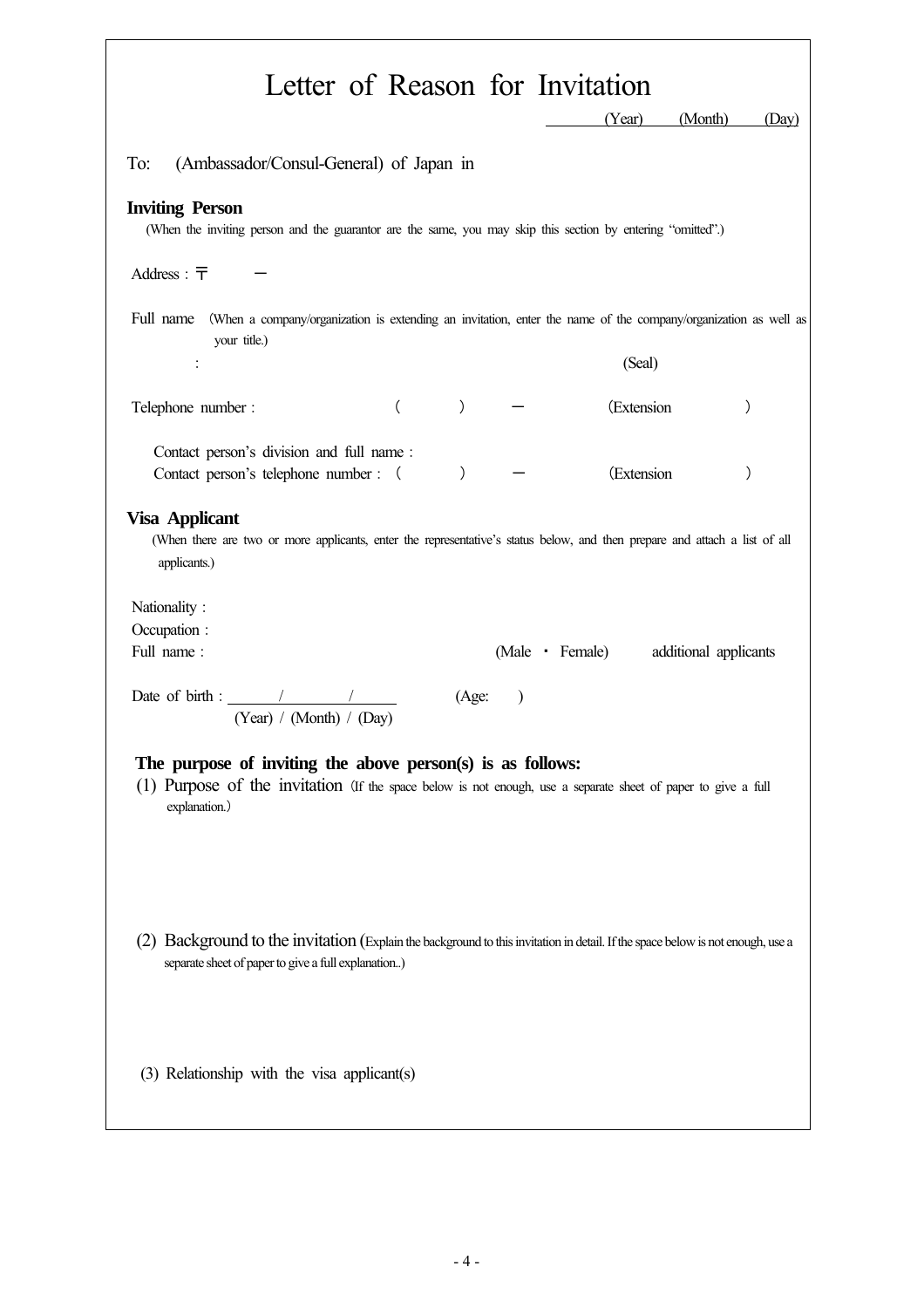# List of Visa Applicants (Example)

## 〔**Visiting Relatives/Acquaintances**〕

| Applicant 1 Nationality | Occupation<br>Full name                                    | Date of birth $\qquad \qquad : \qquad \qquad / \qquad \qquad /$<br>(Year) / (Month) / (Day)<br>Relationship to the inviting person/guarantor : | (Male Female)<br>(Age: )              |
|-------------------------|------------------------------------------------------------|------------------------------------------------------------------------------------------------------------------------------------------------|---------------------------------------|
| Applicant 2 Nationality | Occupation :<br>Full name                                  | Date of birth $\qquad \qquad : \qquad \qquad / \qquad \qquad /$<br>(Year) / (Month) / (Day)<br>Relationship to the inviting person/guarantor : | (Male • Female)<br>(Age: )            |
| Applicant 3 Nationality | Occupation<br>Full name                                    | Date of birth $\qquad \frac{1}{2}$ $\qquad \qquad \frac{1}{2}$<br>(Year) / (Month) / (Day)<br>Relationship to the inviting person/guarantor :  | (Male Female)<br>(Age: )              |
|                         | [Short-term business affairs, etc.]                        |                                                                                                                                                |                                       |
| Applicant 1 Nationality | Occupation :<br>Full name                                  | Date of birth $\qquad \qquad : \qquad \qquad / \qquad \qquad /$<br>(Year) / (Month) / (Day)                                                    | (Male Female)<br>(Age: )              |
| Applicant 2 Nationality | $\sim 10^{-1}$<br>Occupation<br>Full name<br>Date of birth | (Year) / (Month) / (Day)                                                                                                                       | (Male · Female)<br>(Age:<br>$\lambda$ |
| Applicant 3 Nationality | Occupation<br>Full name<br>Date of birth                   | (Year) / (Month) / (Day)                                                                                                                       | (Male · Female)<br>(Age:<br>$\lambda$ |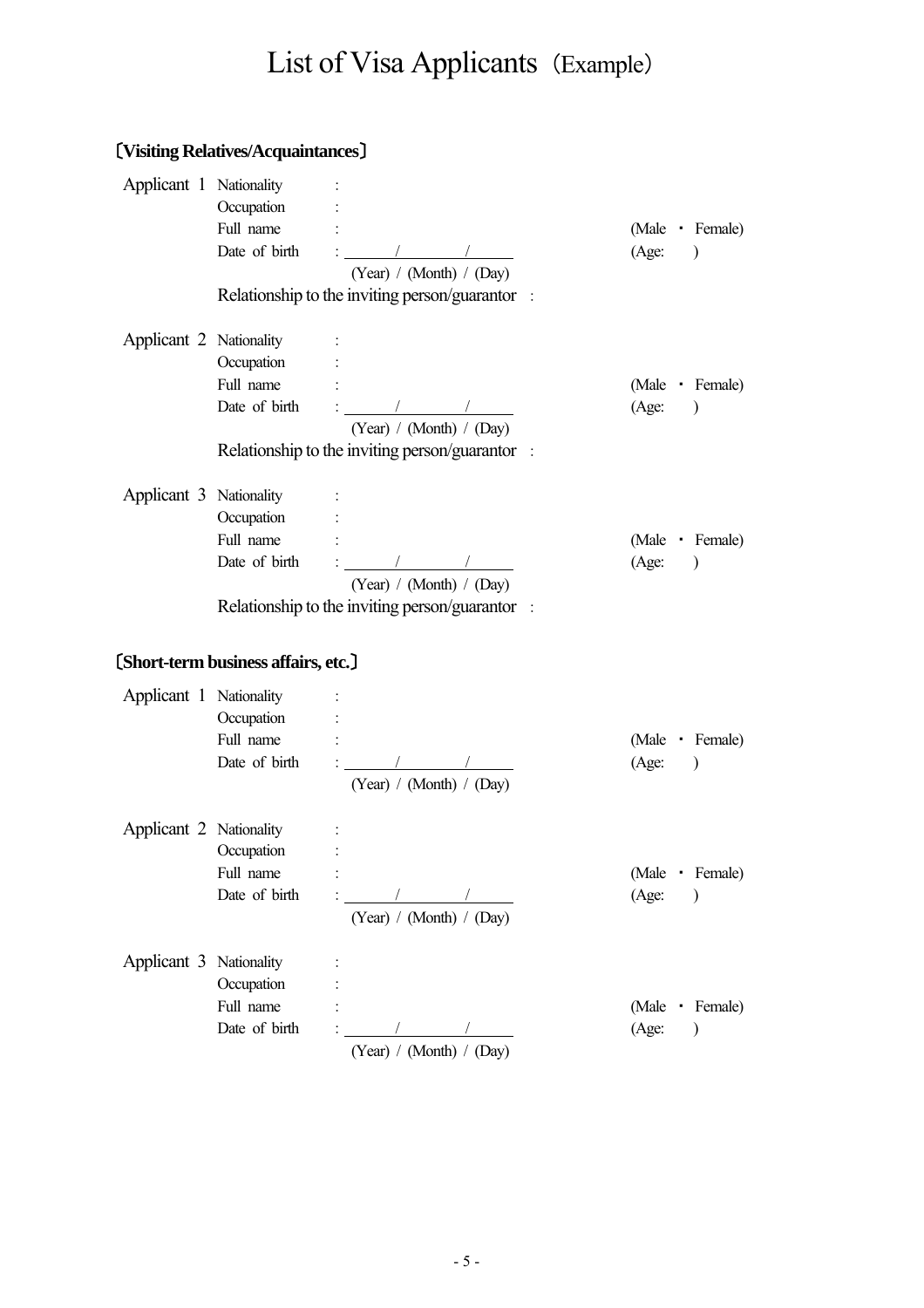## Schedule of Stay

The schedules of stay in Japan of the visa applicant and others are as follows:

| Date | Activity Plan | Contact | Accommodation |
|------|---------------|---------|---------------|
|      |               |         |               |
|      |               |         |               |
|      |               |         |               |
|      |               |         |               |
|      |               |         |               |
|      |               |         |               |
|      |               |         |               |
|      |               |         |               |
|      |               |         |               |
|      |               |         |               |
|      |               |         |               |
|      |               |         |               |
|      |               |         |               |
|      |               |         |               |
|      |               |         |               |
|      |               |         |               |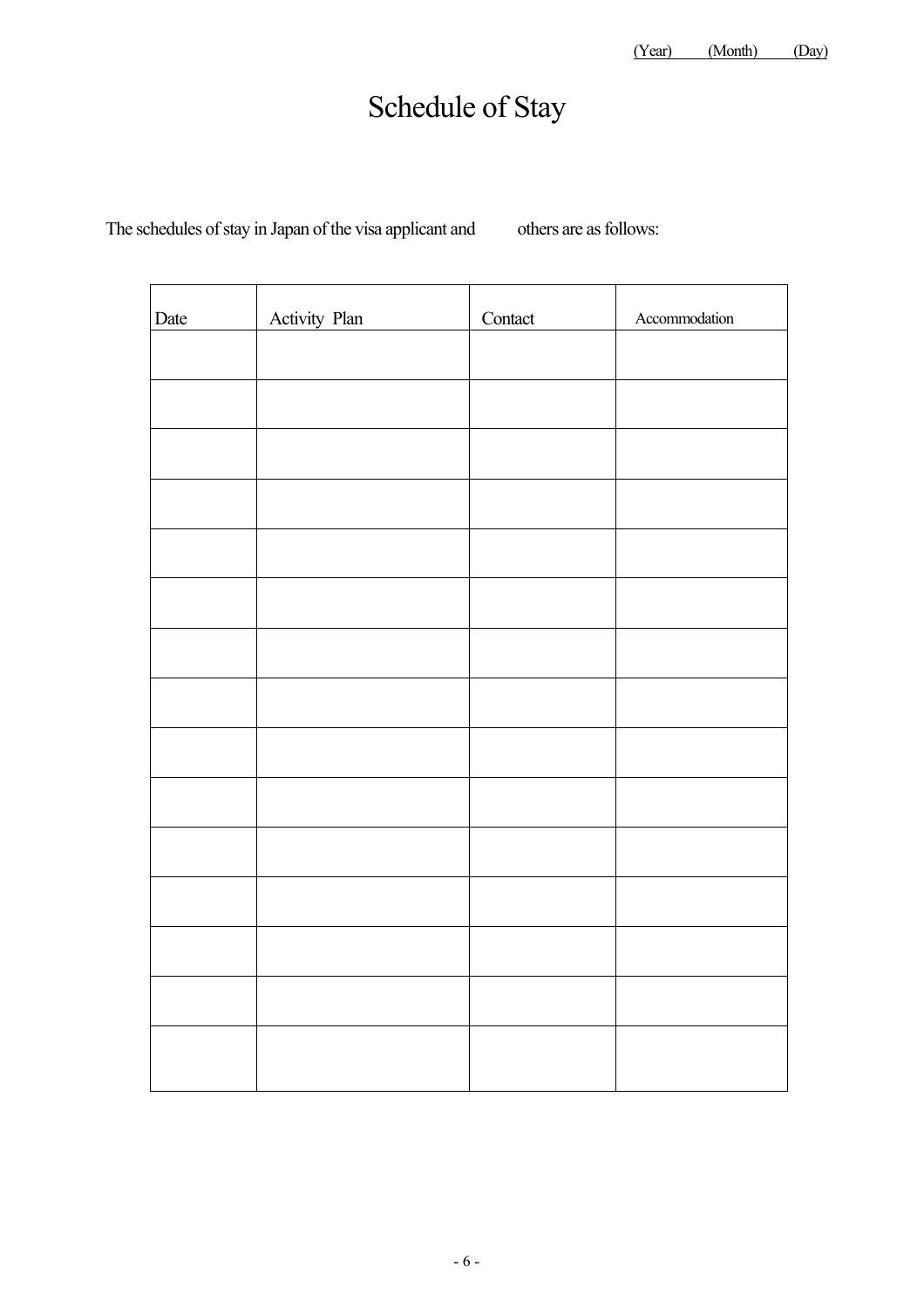# Schedule of Stay (Example)

The schedules of stay in Japan of the visa applicant and xxx (number) others are as follows:

| Date       | <b>Activity Plan</b>                                           | Contact                                                                        | Accommodation                                        |
|------------|----------------------------------------------------------------|--------------------------------------------------------------------------------|------------------------------------------------------|
| XXXX.XX.XX | Arrive in xx from xx aboard<br>Flight xxx                      | Cell phone (Person<br>on hand to greet the<br>visitors xx)<br>Tel xx-xxxx-xxxx | The inviting person's<br>home<br>Tel.xx-xxxx-xxxx    |
| XX.XX      | Business talks at xx Company                                   | Xx Company (Contact<br>person xx)<br>Tel.xx-xxxx-xxxx                          | Hotel xx<br>Xx, xx Town, xx City<br>Tel.xx-xxxx-xxxx |
| XX.XX      | Visit xx plant<br>Return to the company by<br>Shinkansen       | Cell phone (Attendant<br>XX)<br>Tel.xxx-xxxx-xxxx                              | Same as above                                        |
| XX.XX      | Preparation for return home<br>after sightseeing at xx all day | Cell phone (Attendant<br>XX)<br>Tel.xx-xxxx-xxxx                               | Same as above                                        |
| XX.XX      | Return home from xx to xx<br>On Flight xxx                     |                                                                                |                                                      |

〔Short-term business affairs, etc.〕

〔Visiting Relatives/Acquaintances〕

| Date       | <b>Activity Plan</b>                       | Contact                                                                   | Accommodation                                     |
|------------|--------------------------------------------|---------------------------------------------------------------------------|---------------------------------------------------|
|            |                                            |                                                                           |                                                   |
| XXXX.XX.XX | Arrive in xx from xx aboard<br>Flight xxx  | The inviting person's<br>home<br>Tel.xx-xxxx-xxxx                         | The inviting person's<br>home<br>Tel.xx-xxxx-xxxx |
| XX.XX      | Attend a wedding reception at<br>xx Hall   | Cell phone (Attendant<br>XX)<br>Tel.xxx-xxxx-xxxx                         | Same as above                                     |
| XX.XX      | Visit xx at xx Hospital                    | X <sub>x</sub> Prefectural x <sub>x</sub><br>Hospital<br>Tel.xxx-xxx-xxxx | Same as above                                     |
| XX.XX      | Return home from xx to xx<br>On Flight xxx |                                                                           |                                                   |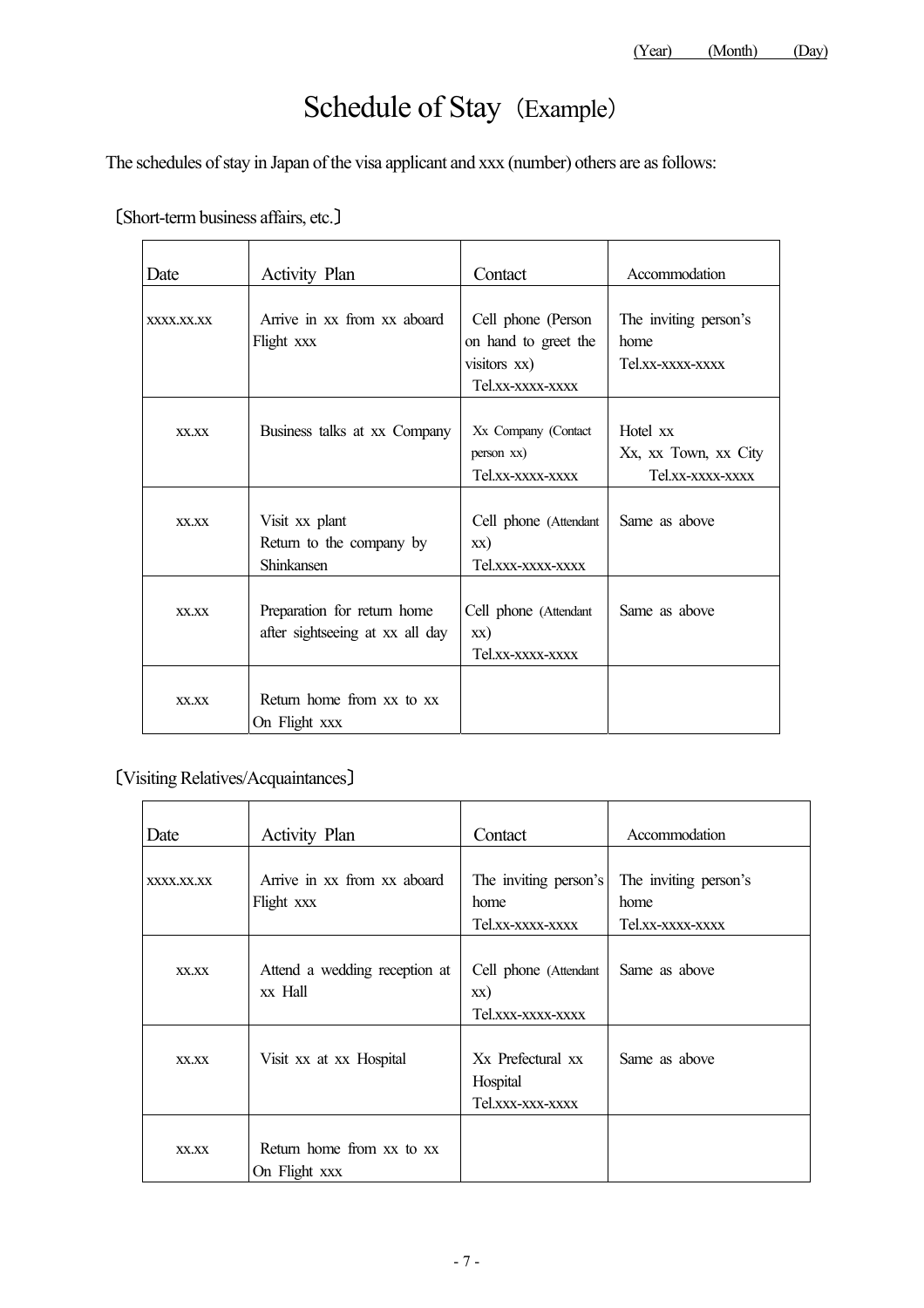| Letter of Guarantee                                                                                                                                                                                                                                                                       |         |                 |                       |
|-------------------------------------------------------------------------------------------------------------------------------------------------------------------------------------------------------------------------------------------------------------------------------------------|---------|-----------------|-----------------------|
|                                                                                                                                                                                                                                                                                           |         | (Year)          | (Month)<br>(Day)      |
| To:<br>(Ambassador/Consul-General) of Japan in                                                                                                                                                                                                                                            |         |                 |                       |
| <b>Visa Applicant</b><br>(When there are two or more applicants, enter the representative's status below, and then prepare and attach a list of all<br>applicants.)                                                                                                                       |         |                 |                       |
| Nationality:<br>Occupation :                                                                                                                                                                                                                                                              |         |                 |                       |
| Full name:                                                                                                                                                                                                                                                                                |         | (Male • Female) | additional applicants |
| Date of birth : $\angle$ / / (Age: )<br>(Year) / (Month) / (Day)                                                                                                                                                                                                                          |         |                 |                       |
| I will guarantee the following items regarding the above-mentioned applicant's entry<br>into Japan:<br>1. Expenses for the applicant's stay in Japan<br>2. Return travel expenses<br><b>Compliance of Japanese laws and regulations</b><br>3.<br>I hereby declare that the above is true. |         |                 |                       |
| <b>Guarantor</b>                                                                                                                                                                                                                                                                          |         |                 |                       |
| Address : $\overline{\tau}$                                                                                                                                                                                                                                                               |         |                 |                       |
| Occupation :                                                                                                                                                                                                                                                                              |         |                 |                       |
| Full name (When a company/organization is extending an invitation, enter the name of the company/ organization as<br>well as your title.)                                                                                                                                                 |         |                 |                       |
| Date of birth : $\qquad \qquad /$<br>(Year) / (Month) / (Day)                                                                                                                                                                                                                             | (Age: ) |                 | Seal                  |
| Telephone number: (                                                                                                                                                                                                                                                                       |         | (Extension      |                       |
| Relationship with the visa applicant(s):                                                                                                                                                                                                                                                  |         |                 |                       |
| [Enter the following items when a company/organization is extending an invitation.]                                                                                                                                                                                                       |         |                 |                       |
| Contact person's division :                                                                                                                                                                                                                                                               |         |                 |                       |
| Contact person:                                                                                                                                                                                                                                                                           |         |                 |                       |
| Telephone number : (                                                                                                                                                                                                                                                                      |         | (Extension      |                       |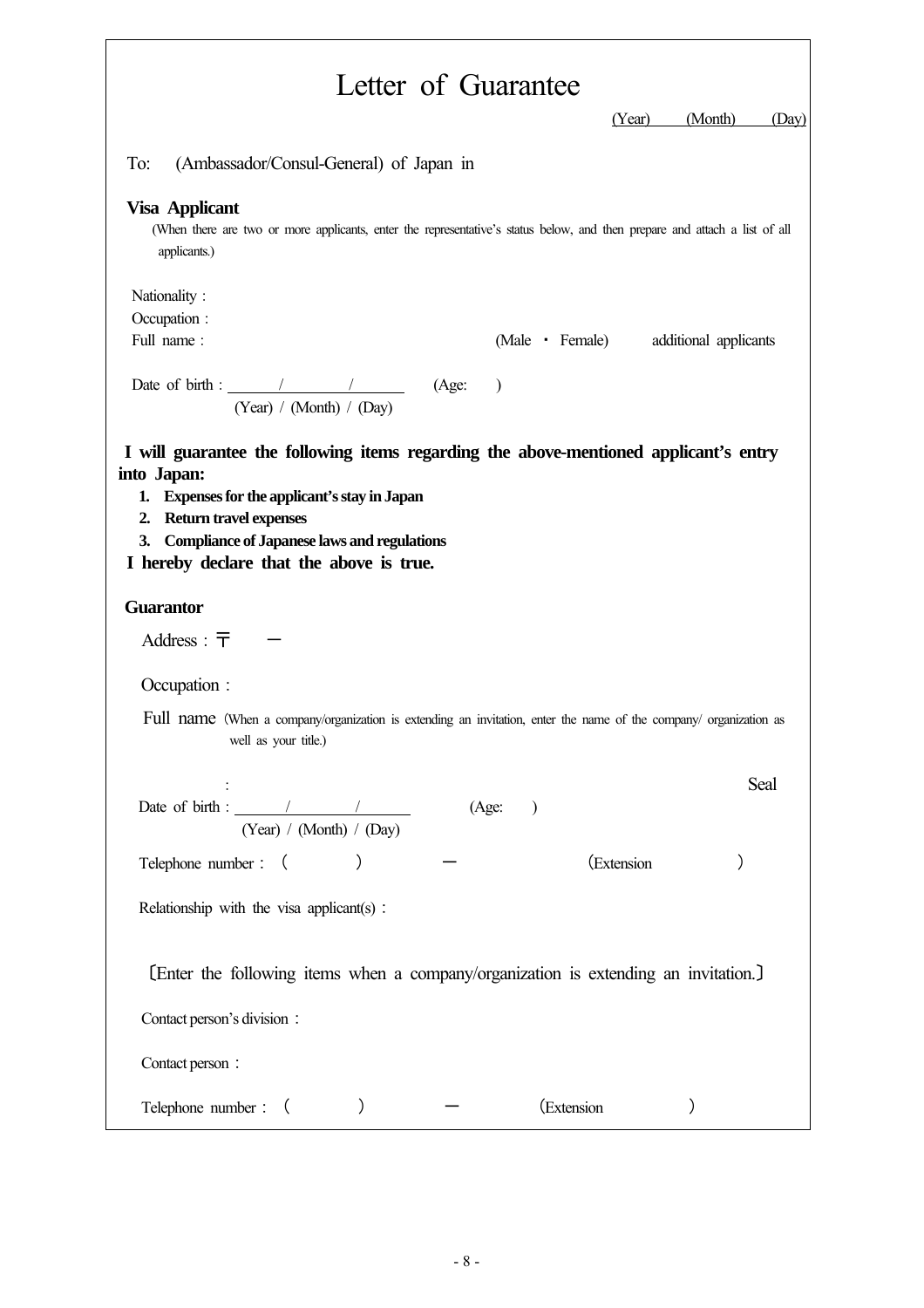|                                                                              | (Year) | (Month) | (Day) |
|------------------------------------------------------------------------------|--------|---------|-------|
| Name of Company/Organization                                                 |        |         |       |
| Name of the Representative                                                   |        |         |       |
| Address                                                                      |        |         |       |
| Capital                                                                      |        |         |       |
| Annual sales                                                                 |        |         |       |
| Number of employees                                                          |        |         |       |
| <b>Businesses</b>                                                            |        |         |       |
| History                                                                      |        |         |       |
|                                                                              |        |         |       |
| List of branches in Japan and overseas (Name, Location,<br>Telephone number) |        |         |       |
| Business and exchange ties with the party invited and background             |        |         |       |
|                                                                              |        |         |       |
|                                                                              |        |         |       |

 $\overline{\mathbf{1}}$ 

(※) Use this form for a company/organization not yet registered if there are no other materials to explain its overview (a pamphlet, etc.).